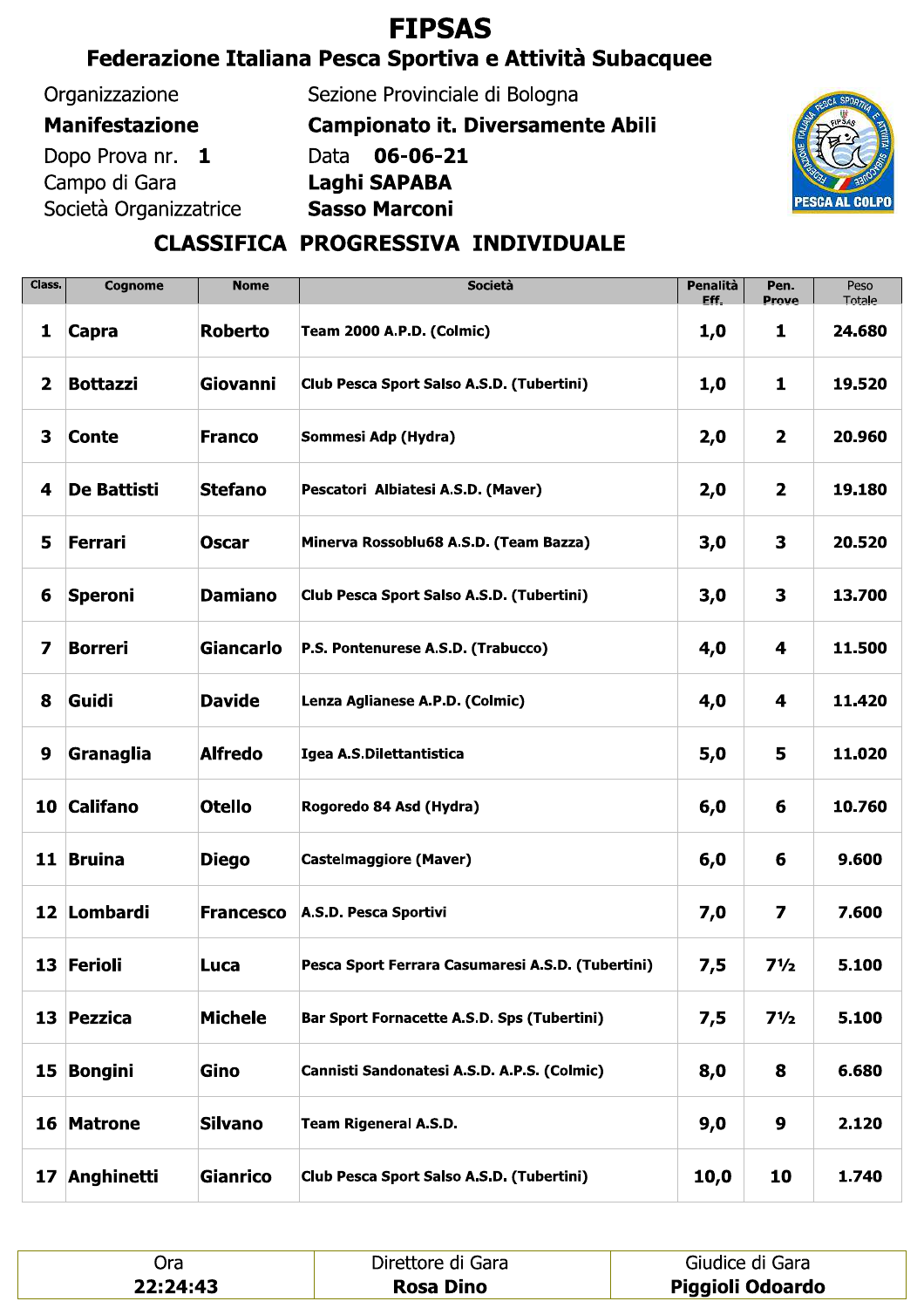# **FIPSAS**

# Federazione Italiana Pesca Sportiva e Attività Subacquee

### Organizzazione

Zona A

### **Manifestazione**

Prova nr.  $\mathbf{1}$ Campo di Gara Società Organizzatrice Sezione Provinciale di Bologna **Campionato it. Diversamente Abili** Data 06-06-21 Laghi SAPABA **Sasso Marconi** Settore A



| <b>Posto</b><br>Gara | <b>Concorrente</b>         | Società                                           |              | <b>PR</b> | Peso<br>(gr.) | Piazz.                  | <b>Note</b> |
|----------------------|----------------------------|---------------------------------------------------|--------------|-----------|---------------|-------------------------|-------------|
| 1                    | <b>CAPRA Roberto</b>       | Team 2000 A.P.D.                                  | (Colmic)     | (MN)      | 24.680        | 1                       |             |
| $\mathbf{2}$         | <b>BORRERI Giancarlo</b>   | P.S. Pontenurese A.S.D.                           | (Trabucco)   | (PC)      | 11.500        | 4                       |             |
| 3                    | <b>FERRARI Oscar</b>       | Minerva Rossoblu68 A.S.D.                         | (Team Bazza) | (BO)      | 20.520        | 3                       |             |
| 4                    | <b>CONTE Franco</b>        | Sommesi Adp                                       | (Hydra)      | (VA)      | 20.960        | $\overline{\mathbf{2}}$ |             |
| 5                    | <b>ANGHINETTI Gianrico</b> | Club Pesca Sport Salso A.S.D.                     | (Tubertini)  | (PR)      | 1.740         | 10                      |             |
| 6                    | <b>BRUINA Diego</b>        | Castelmaggiore                                    | (Maver)      | (BO)      | 9.600         | 6                       |             |
| 7                    | <b>PEZZICA Michele</b>     | Bar Sport Fornacette A.S.D. Sps                   | (Tubertini)  | (PI)      | 5.100         | 7,5                     |             |
| 8                    | <b>MATRONE Silvano</b>     | Team Rigeneral A.S.D.                             |              | (PC)      | 2.120         | 9                       |             |
| 9                    | <b>GRANAGLIA Alfredo</b>   | Igea A.S.Dilettantistica                          |              | (PD)      | 11.020        | 5                       |             |
|                      | 10 FERIOLI Luca            | Pesca Sport Ferrara Casumaresi A.S.D. (Tubertini) |              | (FE)      | 5.100         | 7,5                     |             |

| .ca      | Direttore di Gara | Giudice di Gara         |  |  |  |
|----------|-------------------|-------------------------|--|--|--|
| 22:25:00 | <b>Rosa Dino</b>  | <b>Piggioli Odoardo</b> |  |  |  |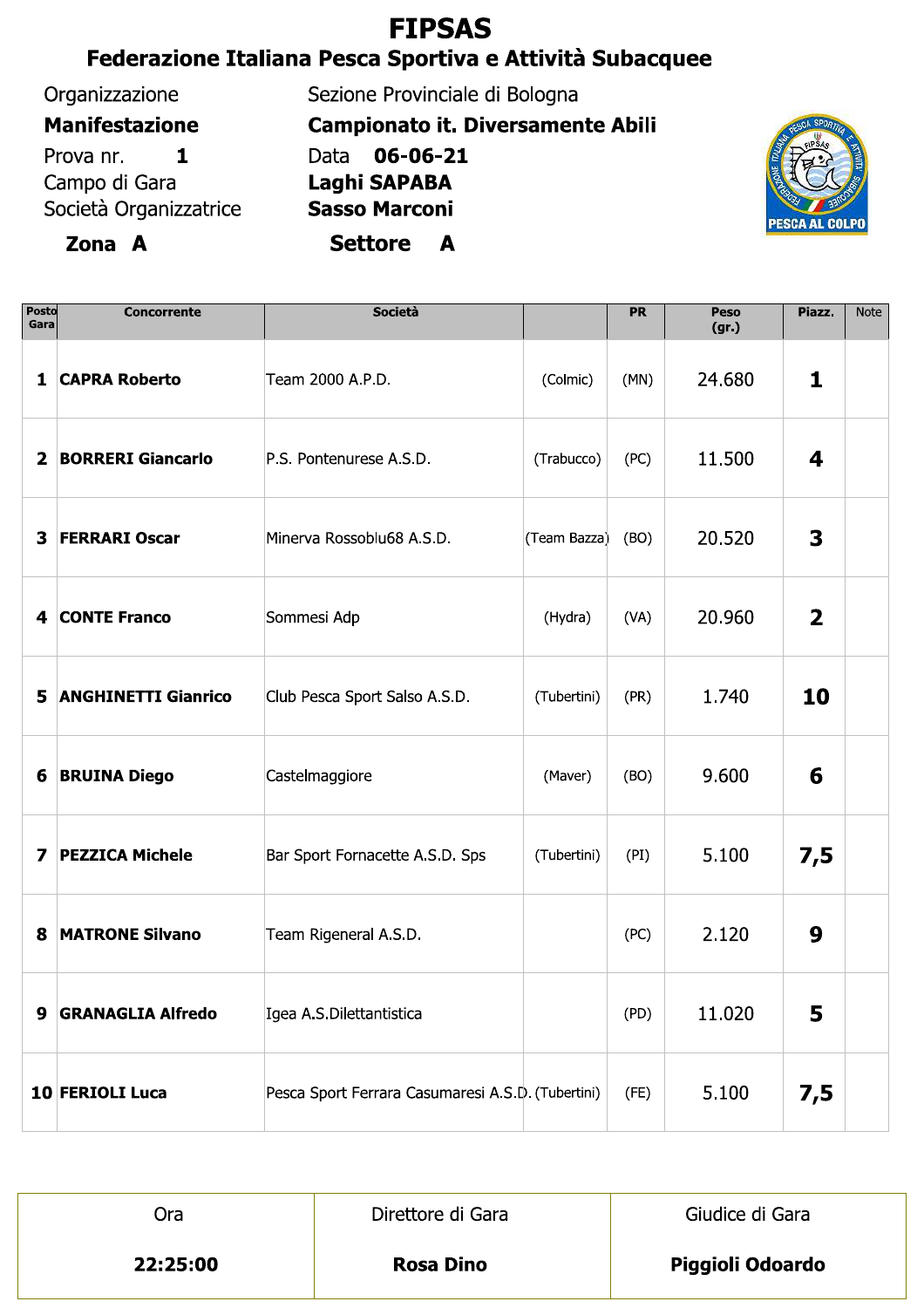# **FIPSAS**

## Federazione Italiana Pesca Sportiva e Attività Subacquee

#### Organizzazione

#### **Manifestazione**

Prova nr.  $\mathbf{1}$ Campo di Gara Società Organizzatrice

### Zona A

Sezione Provinciale di Bologna

**Campionato it. Diversamente Abili** 

Data 06-06-21 Laghi SAPABA

**Sasso Marconi** 

**Settore** B



| Posto<br>Gara           | <b>Concorrente</b>         | Società                                           |             | <b>PR</b> | Peso<br>(gr.) | Piazz.         | <b>Note</b> |
|-------------------------|----------------------------|---------------------------------------------------|-------------|-----------|---------------|----------------|-------------|
| $\mathbf{1}$            | <b>BOTTAZZI Giovanni</b>   | Club Pesca Sport Salso A.S.D.                     | (Tubertini) | (PR)      | 19.520        | 1              |             |
| $\overline{\mathbf{2}}$ | <b>GUIDI Davide</b>        | Lenza Aglianese A.P.D.                            | (Colmic)    | (PT)      | 11.420        | 4              |             |
| 3                       | <b>DE BATTISTI Stefano</b> | Pescatori Albiatesi A.S.D.                        | (Maver)     | (MB)      | 19.180        | $\overline{2}$ |             |
| 4                       | <b>SPERONI Damiano</b>     | Club Pesca Sport Salso A.S.D.                     | (Tubertini) | (PR)      | 13.700        | 3              |             |
| 5                       | <b>CALIFANO Otello</b>     | Rogoredo 84 Asd                                   | (Hydra)     | (MI)      | 10.760        | 6              |             |
| 6                       | <b>LOMBARDI Francesco</b>  | A.S.D. Pesca Sportivi                             |             | (AN)      | 7.600         | 7              |             |
| 7                       | <b>BONGINI Gino</b>        | Cannisti Sandonatesi A.S.D. A.P.S.                | (Colmic)    | (VE)      | 6.680         | 8              |             |
| 8                       | <b>MATRONE Silvano</b>     | Team Rigeneral A.S.D.                             |             | (PC)      | 2.120         | 10             | T           |
| 9                       | <b>GRANAGLIA Alfredo</b>   | Igea A.S.Dilettantistica                          |             | (PD)      | 11.020        | 5              | Τ           |
|                         | 10 FERIOLI Luca            | Pesca Sport Ferrara Casumaresi A.S.D. (Tubertini) |             | (FE)      | 5.100         | 9              | Τ           |

| )ra      | Direttore di Gara | Giudice di Gara         |  |  |  |
|----------|-------------------|-------------------------|--|--|--|
| 22:25:02 | <b>Rosa Dino</b>  | <b>Piggioli Odoardo</b> |  |  |  |